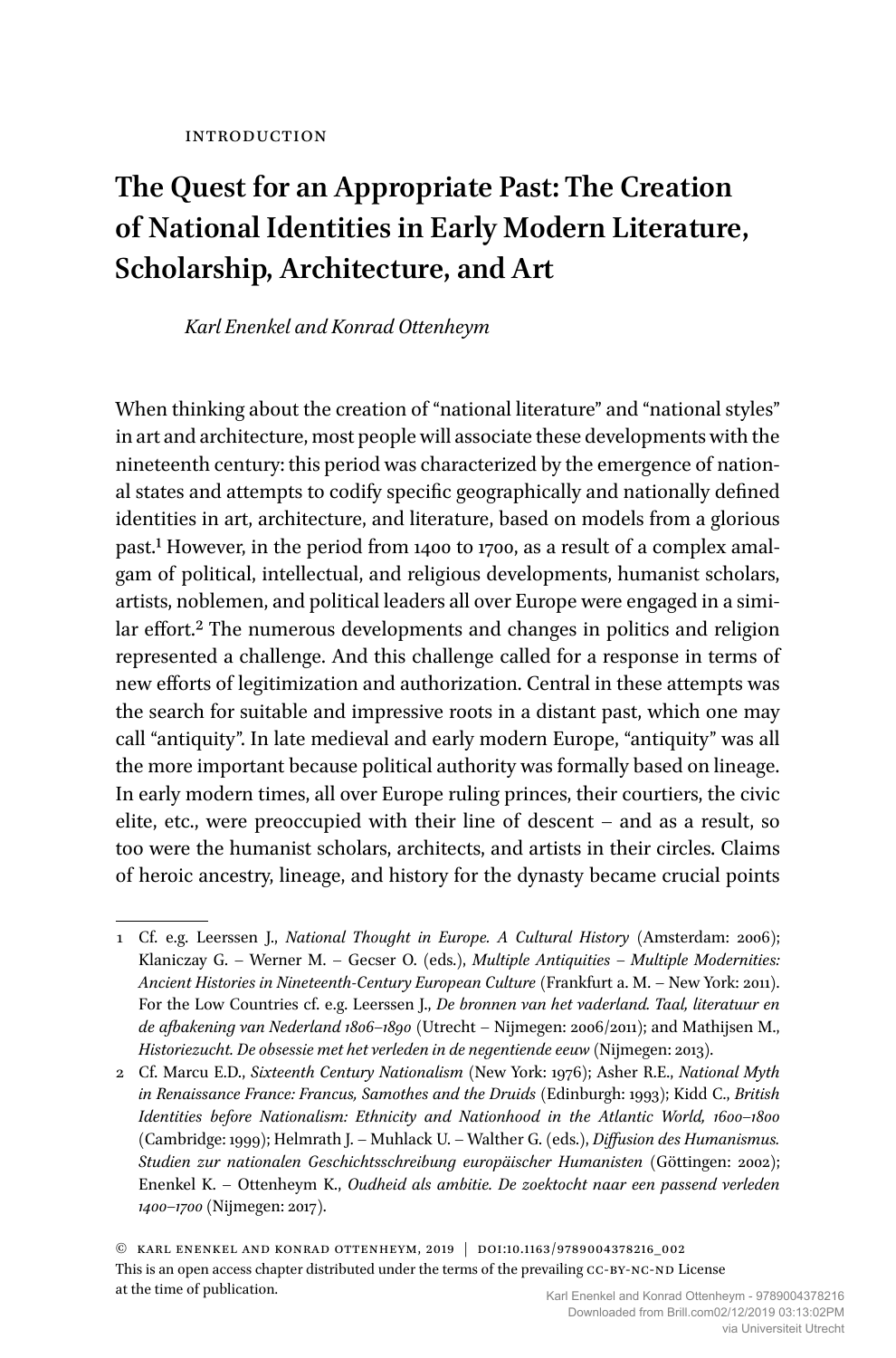of reference in establishing or disputing hierarchies among countries, among ruling kings and queens, among noble families, and among cities.3 Therefore, political ambitions and territorial claims were regularly underpinned by historical arguments, true or otherwise. Literature, architecture, and paintings were used to present these arguments, and to make them acceptable and plausible.

The massive quest for an appropriate past that took place in the early modern period has not been studied so far from a broad, European, and truly interdisciplinary perspective. The present volume aims at filling this gap. It brings together scholars from various fields of literature, historians of art and architecture, and specialists for different parts of Europe, such as Italy, Portugal, France, the Holy Roman Empire, Poland, Sweden, England, and Ireland. Our volume is the result of a research project supported by the Royal Netherlands Academy of Arts and Sciences (KNAW). Between 2014 and 2016 an international group of scholars from various disciplines came together in five conferences. The present volume offers a selection of about the half of the 60 total contributions; they appear here in a greatly revised and rewritten form. One of the outcomes of the project is that the close collaboration of Neolatinists and historians of architecture especially turned out to be most fruitful in mapping out the various strategies used in the period 1400–1700 in order to construct appropriate local or national antiquities, and in analysing the ways in which the processes of legitimization took shape.

## **1 Various Antiquities: The Perspective of Early Modern Historical Periodization and Its Consequences**

If one wants to understand these strategies and processes, one must take into account that during the centuries in question the ideas on the periodization of history differed greatly from our present ones, and that for the intellectuals of those days, "antiquity" did not mean the same thing it does for us.4 For us, "antiquity" is part of the generally known, so-called classical system of periodization: it refers to the civilizations around the Mediterranean, in the Middle East and parts of Europe, and denotes the period from the invention of written records (around 3000 BC) to ca. 500 AD or to the sack of Rome (476). Furthermore, it is split into a number of sub-periods – like the archaic,

<sup>3</sup> Melville G., "Vorfahren und Vorgänger. Spätmittelalterliche Genealogien als dynastische Legitimation zur Herrschaft", in Schuler P.J. (ed.), *Die Familie als sozialer und historischer Verband. Untersuchungen zum Spätmittelalter und der frühen Neuzeit* (Sigmaringen: 1987) 203–309.

<sup>4</sup> For these aspects and additional bibliographical references cf. Enenkel – Ottenheym, *Oudheid als ambitie* 76–88.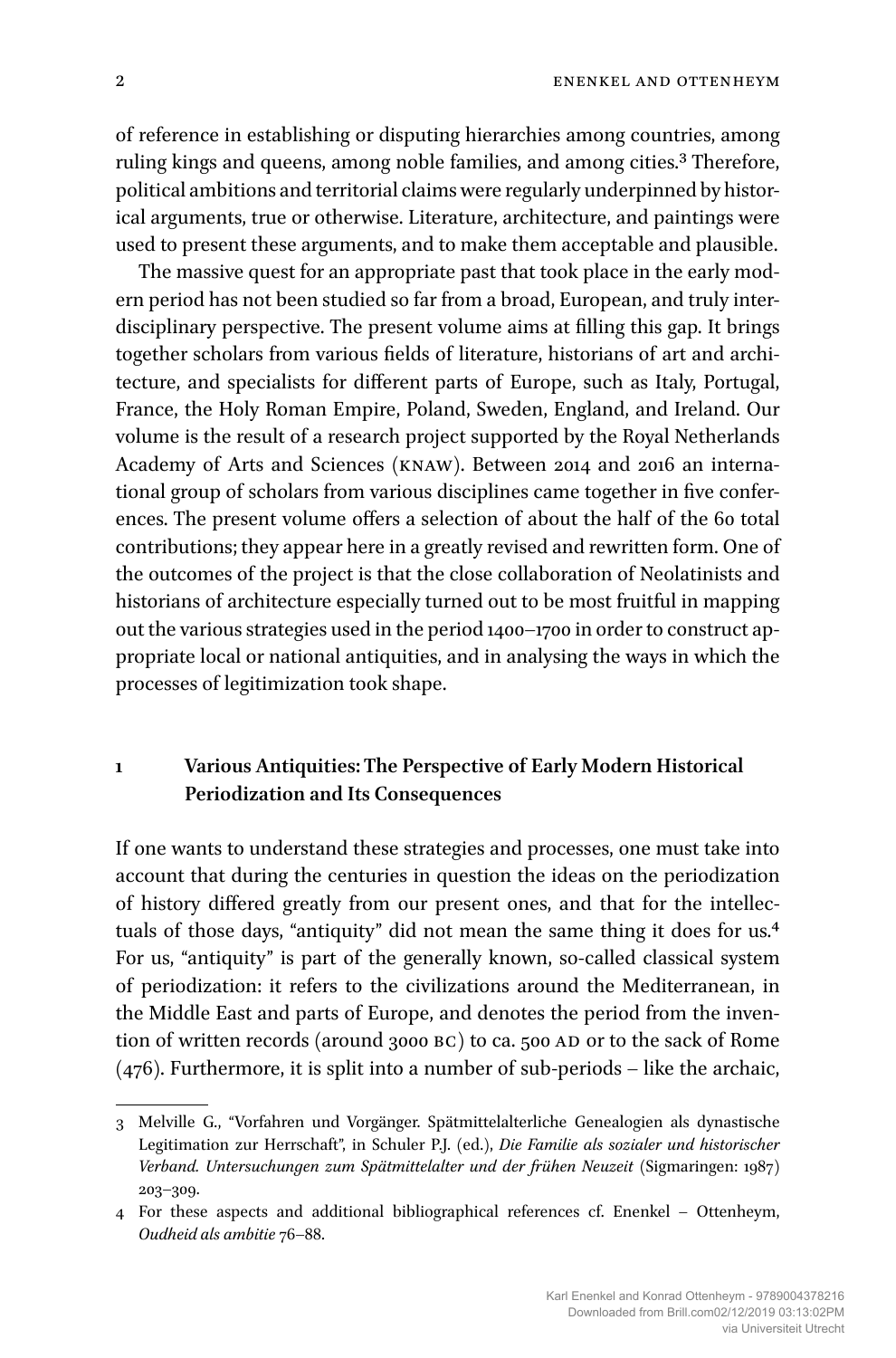classical, and Hellenistic periods of Greece, the Roman republic, Roman empire, late antiquity, etc. In this system, "antiquity" is followed by the period of the "Middle Ages" (ca. 500 to ca. 1500), again subdivided into the early Middle Ages, the Carolingian period, the high Middle Ages, and the late Middle Ages.

For early modern intellectuals, "antiquity" was chronologically, historically, and stylistically less clearly defined; "Middle Ages" did not have the status of a generally accepted and positively defined historical period; and the divisions between antiquity and the present time were partly vague, partly perceived in a different way. In general, the idea of long chronological and cultural *continua* was more important than more or less subtle divisions into various historical periods. Above all, the divisions derived from the Bible, and they were based on theological concepts.

For early modern intellectuals, the history of the world started with the Creation, i.e. about 4000 BC. Human civilization had its restart with Noah and his sons after the Flood, which was dated ca. 2600 BC. If one departed from those premises, there were still various ways to divide the history of the world into periods. A very influential periodization was that of the "Three Eras", based on the prophecy of Elijah:

- 1. the period before the giving of the law through Moses (*ante legem*), ca. 4000–2000 BC
- 2. the period subject to the law (*sub lege*), ca. 2000 to Christ
- 3. the period from the birth of Christ on to the present day (*sub gratia*).

The result was three long continuous, theologically defined periods, and importantly, the third one included everything from antiquity to the present day. The status of the present time was very unclear and feeble because the "Three Eras" division was frequently combined with millenarian ideas. Interestingly, during the sixteenth and seventeenth centuries this periodization with its intermingled millenarian thoughts was adopted by both Catholics and Protestants. The most influential chronicle of the Lutheran Johannes Carion was based on it; continued by Casper Peucer and Philipp Melanchthon, it was used as a schoolbook at Lutheran and Calvinist universities as well.5

Another frequently used system of periodization had similar features – that of the "Four Empires". This system was based on the idea of succession of the Babylonian, Persian, Macedonian and Roman empires in terms of both chronology and actual power. The last and conclusive empire, the Roman empire, was conceived as starting in 50 BC, with Julius Caesar, and continuing to the present day [Fig. 0.1]. Thus again, this system offered an enormously long

<sup>5</sup> Neddermeyer U., *Das Mittelalter in der deutschen Historiographie vom 15. bis zum 18. Jahrhundert*, Kölner historische Abhandlungen 34 (Cologne – Vienna: 1988).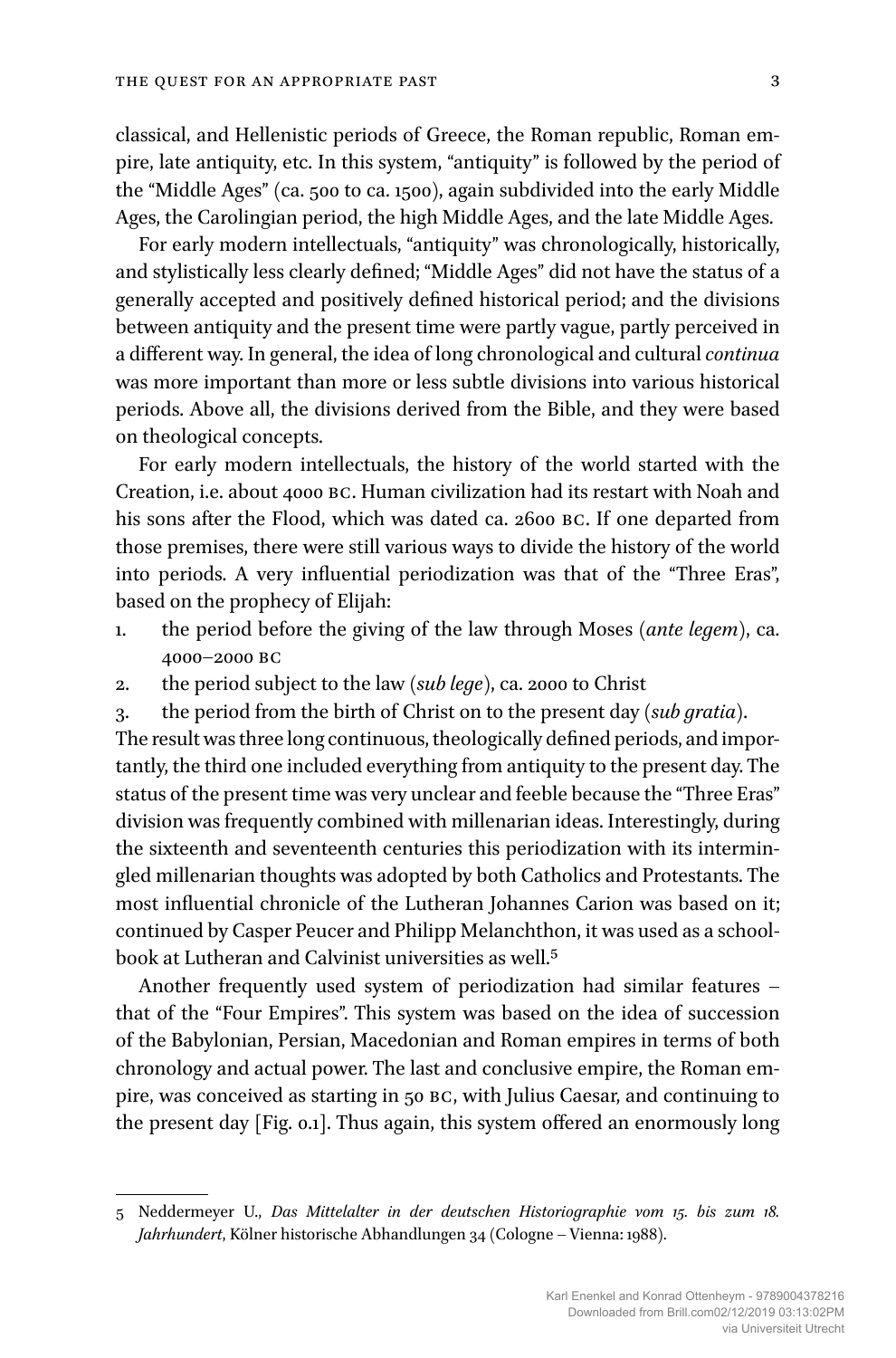

figure 0.1 Adriaen Collaert (engraver) after Maerten de Vos, *The Roman Empire*, embodied by Julius Caesar on horseback. Print no. 4 from the series *The Four Empires of the World* (ca. 1600). Engraving, 22.4 × 26.9 cm Image © Rijksmuseum, Amsterdam

continuum of at least 1500 years, which included everything from antiquity to the present day; again, it was combined with millenarian ideas, and again, it was used by Catholics and Protestants alike. Their interpretation of history, however, was much different. For Protestants, the time period that started with Constantine the Great and spanned to the present day (ca. 300 AD to the sixteenth century) was a period of constant decay; for Catholics, it marked the triumph of the true belief viz. Christ's Church. Furthermore, there were different opinions on the status and value of the Roman empire. Intellectuals in favour of the Holy Roman Empire regarded the German empire as the legitimate heir of the Roman Empire of antiquity, via Charlemagne, and of course they subscribed to legitimacy of the *translatio imperii*. Others denied the *translatio imperii*, for example Italian humanists, such as Francis Petrarch.

Petrarch was one of the first intellectuals who initiated the idea of a Renaissance of Roman antiquity in a narrower sense. He regarded the time since the sack of Rome (476) as a period of decay and loss of culture, as a kind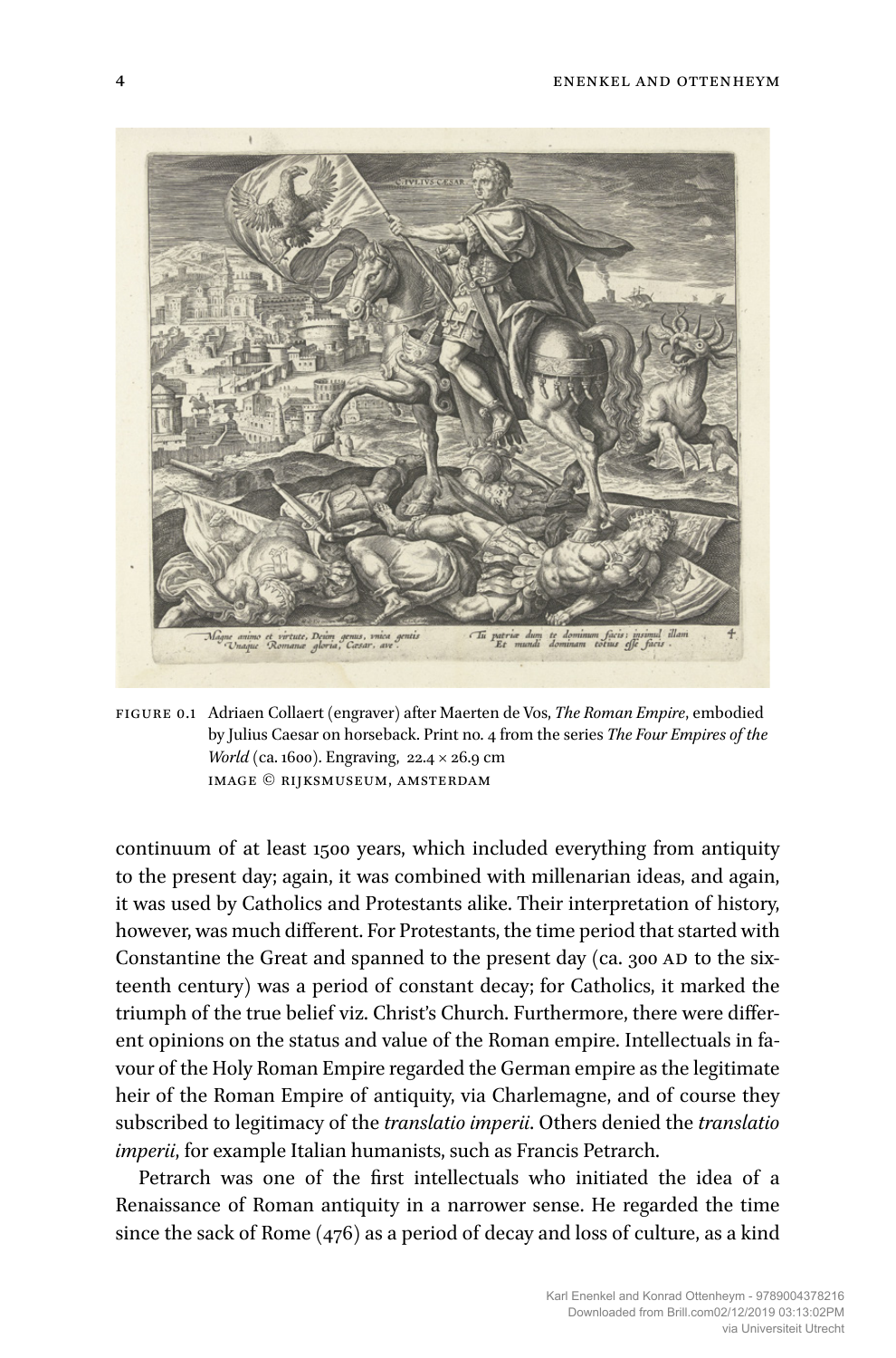of dark age. He very much hoped that these dark times would come to an end, but he was not sure when and how. In any event, he was not convinced that this goal might be achieved by a humanist revival of antiquity alone. In fact, he also believed in millenarian ideas. His visionary empire after the appearance of the Antichrist, however, had an antiquarian touch: he hoped that the Roman emperor would reside again in Rome and that Rome would be restored in all its antique glory. For him, the period of Roman antiquity was defined by the concept of virtue: when virtue departed, the Roman empire expired. Thus, in Petrarch's definition, Roman antiquity was limited to the Roman republic (ca. 500 BC) up to Emperor Trajan (117 AD). After Trajan a period of moral decay came into being, culminating in Petrarch's own age, the fourteenth century, which he regarded as the worst of all ages.

Humanists after Petrarch further developed his idea of the revival of Roman antiquity in various ways; first with respect to the rebirth of the Latin language, Latin literature, and scholarship, and later with respect to the "rebirth" of the arts, architecture, and various other segments of culture as well. Over the course of the fifteenth century, some humanists became more and more convinced that they had succeeded with their programme of the revival of antiquity. Roman humanist and papal secretary Biondo Flavio invented the notion 'aetas media' (middle age); however, this was not meant as a distinctive, neutrally defined period, but more as a negatively conceived intermediary time between the glory days of Roman "antiquity" and the present glorious renaissance of classical culture in the fifteenth century, especially in centres such as papal Rome, Naples, and Florence. Who was responsible for the cultural and moral decay? In Flavio's eyes, it was the barbarian people who had invaded the empire, and in the end the German emperors too. Needless to say, Biondo's term of 'aetas media' was not accepted by all humanists, and especially not by humanists north of the Alps.

If one takes into account these various ideas on periodization and their ideological consequences, it becomes clear that the early modern constructions of "antiquity" could be rather diverse. Most importantly, a big part of what is nowadays labelled the "Middle Ages" was regarded as antiquity as well. Thus, chivalric myth up to 1200 could also be used in these constructions of local antiquity. Roman heroes, such as Scipio Africanus Maior (second century BC) and Julius Caesar (first century BC), were usually depicted as medieval knights [Fig. 0.2]. Charlemagne himself was conceived both as a medieval knight and as a Roman. Moreover, all over Europe Trojan heroes were being reinvented as ancestors of various dynasties, local noble families, and even of nations.6 And

<sup>6</sup> Cf. e.g. Homeyer H., "Beobachtungen zum Weiterleben der Trojanischen Abstammungs – und Gründungssagen im Mittelalter", *Res publica litterarum* 5 (1982) 93–123; Fochler P., *Fiktion*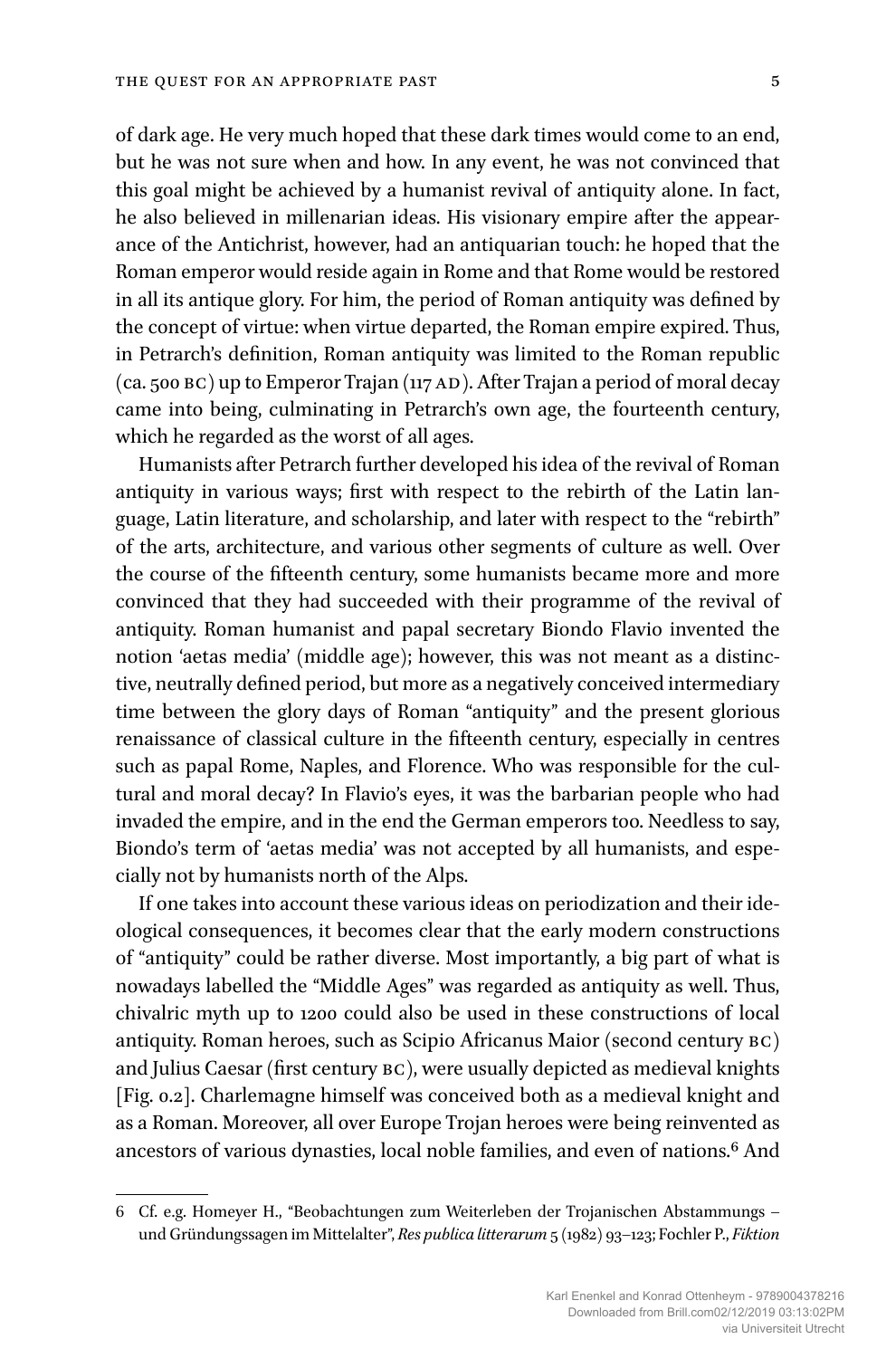

figure 0.2 Julius Caesar, depicted as a medieval knight with the Habsburg coat of arms. Woodcut from: *Die jeeste van Julius Cesar* (ca. 1490) Image © Koninklijke Bibliotheek, The Hague

they, too, were imagined as ancient Romans and medieval knights. Over the course of our programme it turned out that in numerous cases "medieval antiquities" were chosen as the most appropriate past in order to legitimize the political status quo. This goes for, for example, the Low Countries (see the contributions by Enenkel, Maas [on Dousa], and Ottenheym [on "New Chivalric Castles"]), Sweden (Neville), and Poland (Arciszewska). Furthermore, no contradiction existed between medieval and Trojan ancestry. Maybe a bit surprisingly, in the Eighty Years' War the medieval counts of Holland were still being legitimized by their supposed Trojan forefathers (Enenkel), and the coat of arms of the counts of Holland and that of Troy were still considered to be identical. Trojan heroes turned up all over Europe: as the contribution by Christian Peters demonstrates, they were even used to affirm the political claims of the Turkish Ottomans.

#### **2 The Importance of Having Appropriate Ancestors**

Claims of heroic ancestry, lineage, and history of the dynasty were in the first place not the result of a romantic ache for history or just a fascination with the

*als Historie. Der Trojanische Krieg in der deutschen Literatur des 16. Jahrhunderts* (Wiesbaden: 1990); Shepard A. – Powell S.D. (eds.), *Fantasies of Troy: Classical Tales and the Social Imaginary in Medieval and Early Modern Europe* (Toronto: 2004). For the Low Countries, see especially Keesman W., *De eindeloze stad. Troje en de Trojaanse oorsprongsmythen in de (laat) middeleeuwse en vroegmoderne Nederlanden* (Hilversum: 2017).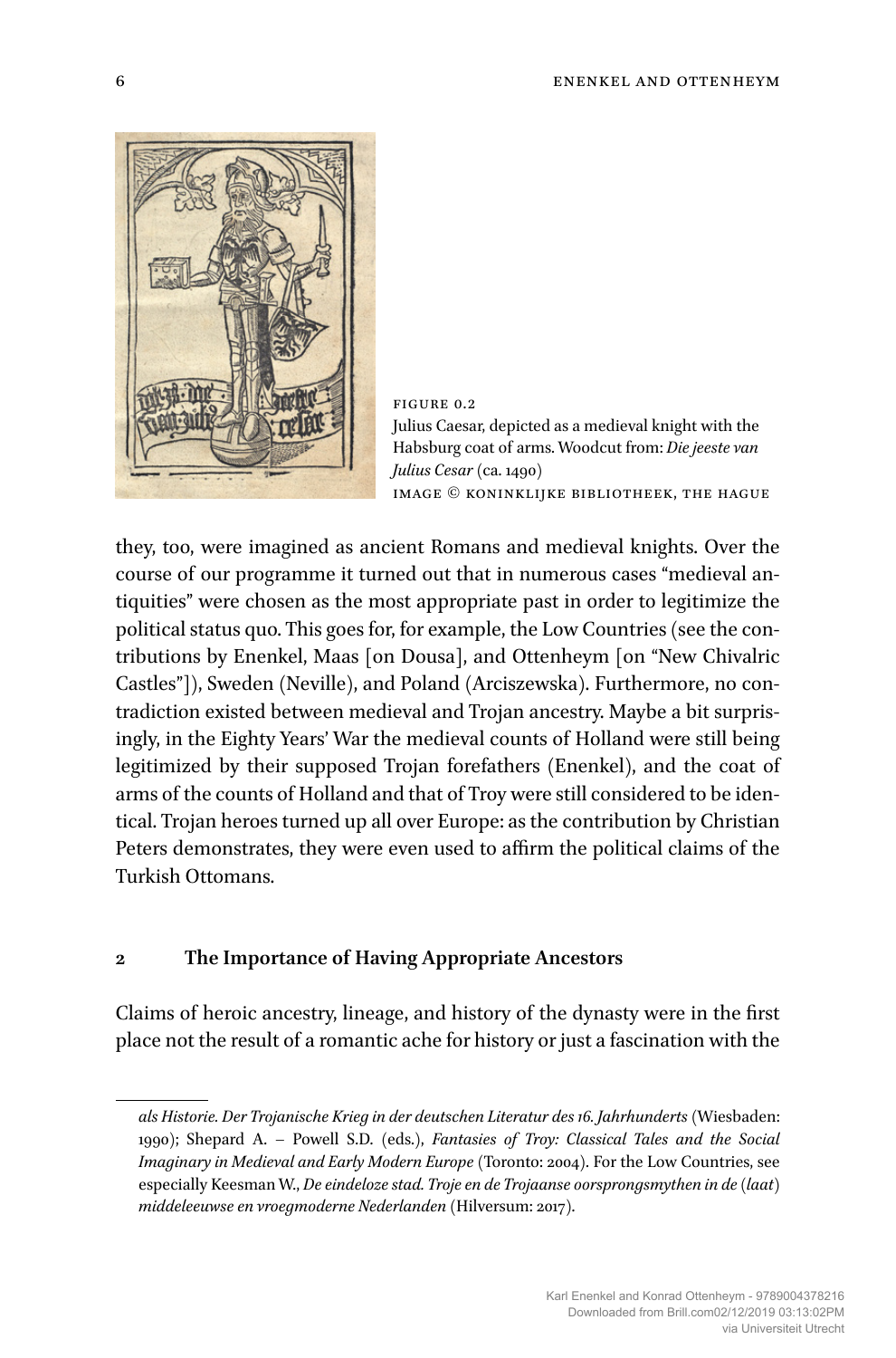culture of Greek and Roman antiquity; more often they were calculated instruments of political power play. Lineage and ancient roots caused and justified claims for privileges and superiority. In early modern Europe the strategies for distinguishing a state, a ruling family, or a city varied. Nevertheless, a certain common pattern appears. The virtues of forefathers, such as Trojans, Romans, or biblical heroes, were thought as still being present in the current members of the family, city, or nation.

The search for very old ancestors, generally speaking, offers a number of possibilities: the first, of course, is to sustain a claim of having an antique Roman origin. In the fifteenth, sixteenth, and seventeenth centuries patrons and artists in Western Europe were well aware that their countries once had been part of the Roman empire, and more than once these roots were consciously used in their political legitimization of power (cf. the contributions by Senos, Lemerle, Maas [on Junius], Hendrix, and Pieper). The second way was to claim an even more ancient, and therefore more noble, origin, such as the cities of Capua, Trier, and Amsterdam (cf. the contributions by de Divitiis, Günther, and Vlaardingerbroek), or the province of Holland did (contribution by Enenkel). All of these entities pretended to be older than Rome itself: Trier boasted of its supposed Babylonian origin (second millennium BC!), Holland of the Trojan descendance ascribed to the counts (Troy, too, was thought to have been founded in the second millennium BC), and Amsterdam – as the construction of its new town hall in the middle of the seventeenth century demonstrates – claimed as forebear the Jewish King Solomon (tenth century BC, cf. the contribution by Vlaardingerbroek). This second manner of legitimization, of course, became especially relevant in northern and northeastern Europe, where claims of any direct bloodline going back to the ancient Romans were almost impossible to establish in a plausible way. In these cases the strategy was: *if you can't join them – beat them.*

With respect to nobility, to demonstrate descendance from the ancient Romans was not the only way to achieve legitimacy. The rich treasure-house of history offered many possibilities: Trojans, Babylonians, and Jews (biblical heroes), but also the various local tribes mentioned in Greco-Roman history. In a sense, the ancient Germans were especially appealing because they mostly managed to remain independent, and they finally even conquered the empire. Having been a part of the Roman empire was, of course, already in itself noble and impressive (Pieper), but one could present it as being even more noble to never have been conquered by the Romans, as the Goths, the forebears of the Swedes (Neville), and a number of German tribes demonstrated. The Hollanders wanted to have the best of both worlds: they claimed the tribe of the ancient Batavians – extremely brave and strong people – as their ancestors [Fig. 0.3]. In the eyes of the early modern Hollanders the Batavians were on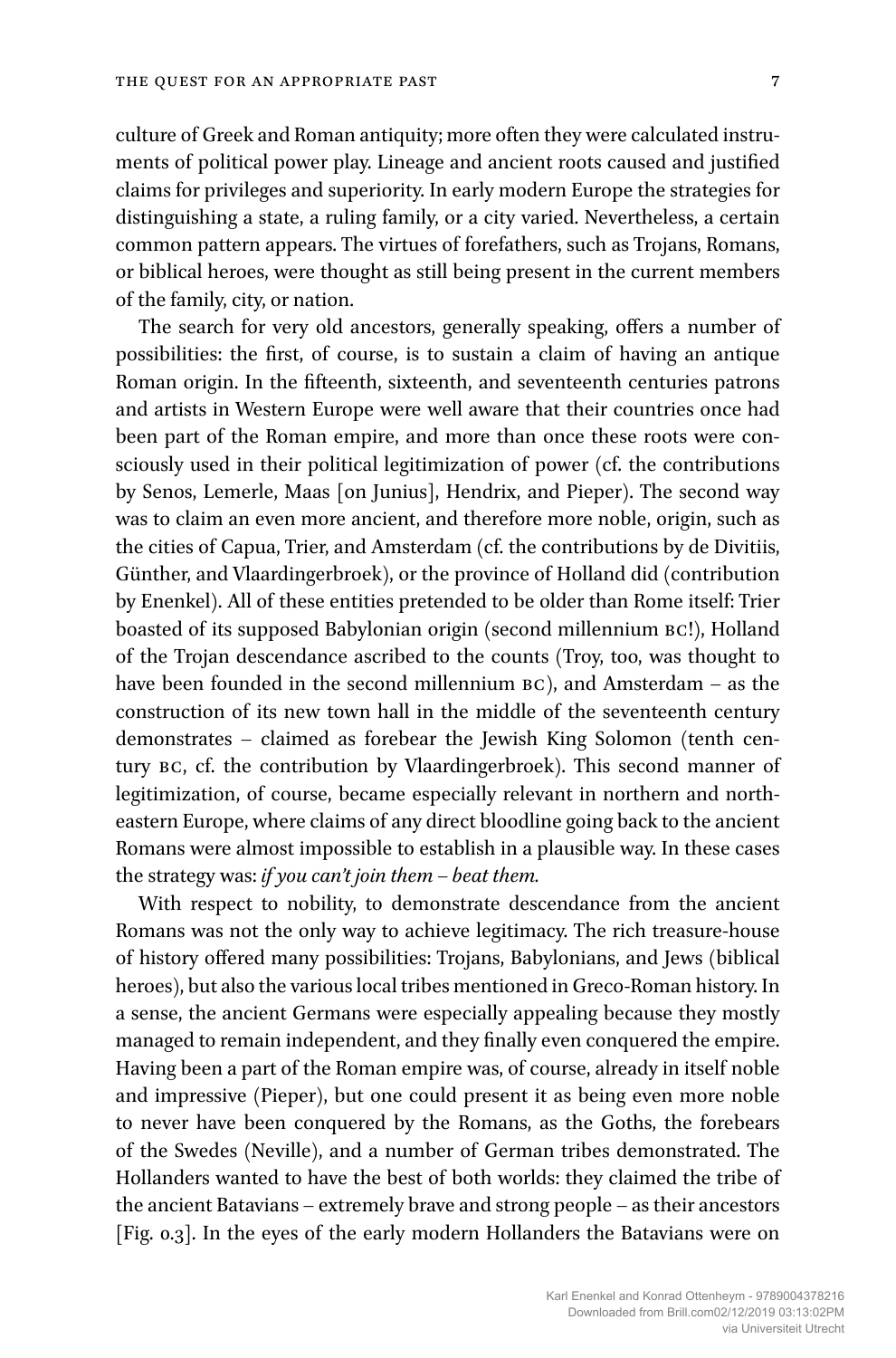

figure 0.3 Otto van Veen, *Brinio raised on a shield as the leader of the Caninefates* (1600 – 1613). Oil on panel, 38 × 52 cm Image © Rijksmuseum, Amsterdam

the one hand respected by the Romans as equals and 'brothers', since they had never been conquered; but on the other hand they partook in the advanced civilization of the Roman empire, and they were thought even to have built cities. Last but not least, the sixteenth- and seventeenth-century Hollanders were convinced that the ancient Batavians had lived in the area of modernday Holland. As later archaeological research demonstrated, this was all based on a kind of phantastical antiquarian construction. In the German empire the claim of going back to German tribes of antiquity (as they were described by Tacitus in his *Germania* and *Historiae*) became an important issue in humanist antiquarian discussions, from Conrad Celtis on (cf. the contributions by Pieper and Hoppe), while the new Swedish dynasty derived its legitimacy from its supposed descendance from the ancient Goths (contribution by Neville), and the Polish nobility of her phantastical "Sarmatian" origin (Arciszewska).

Importantly, these claims were underpinned by scholarly studies, such as Konrad Peutinger's *Sermones convivales de mirandis Germanie antiquitatibus* (cf. the contribution by Pieper), Olaus Magnus's *Historia de gentibus septentrionalibus* (Neville), and Hadrianus Junius's *Batavia* (Maas). Moreover, the new discipline of archaeology played an ever more important part in this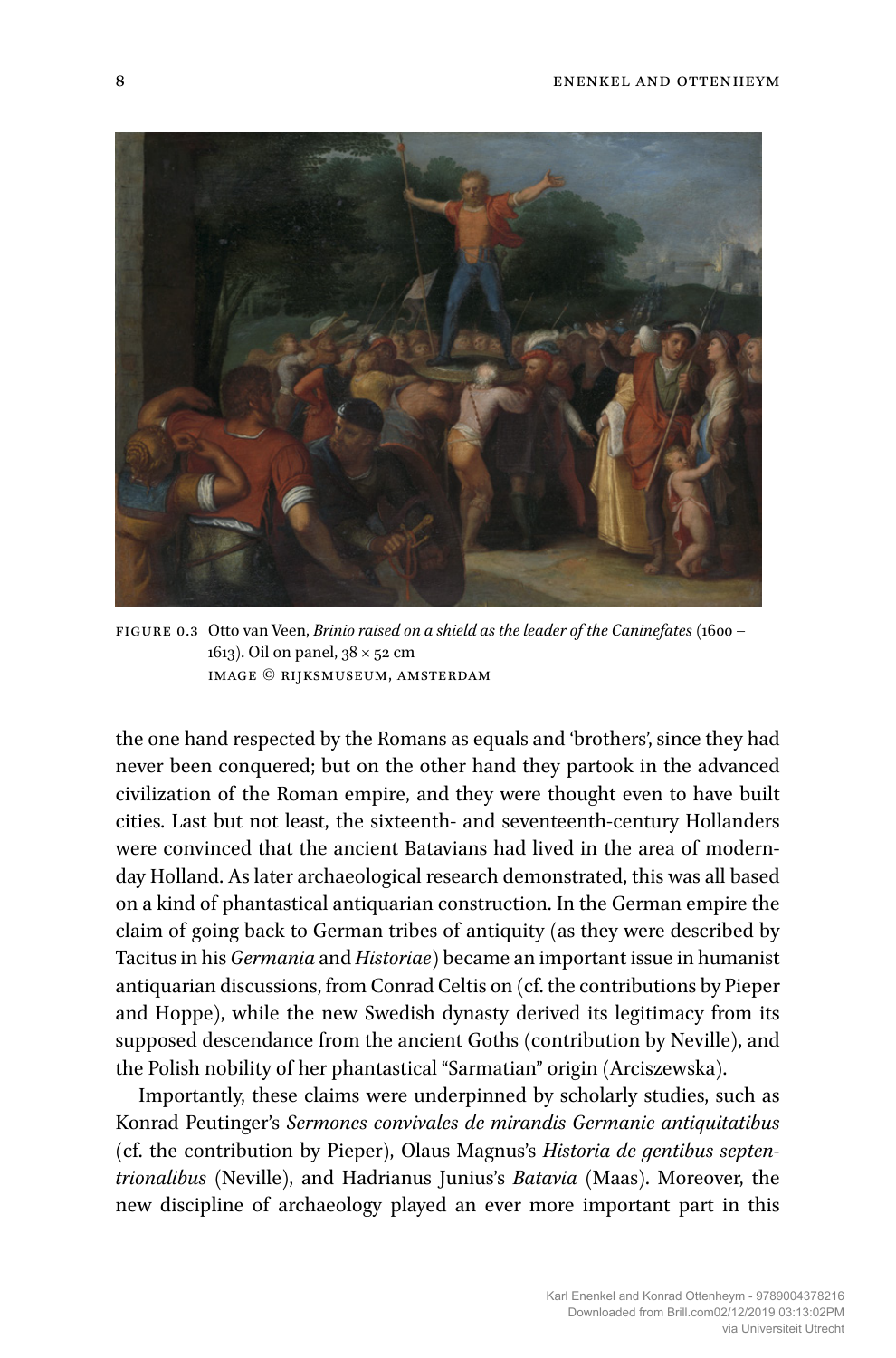process of reactivating local antique pasts. Early or proto-archaeology, called also antiquarianism or *Ars antiquitatis*, became an effective weapon in sustaining claims of ancient origin, and collections of antiquities such as the one of Konrad Peutinger, served the same goal. It was the task of the humanists to unveil these proofs of ancient forebears in treatises and poems, as Hadrianus Junius and Dousa did (cf. the contributions by Maas), and of the artists to express them in new visual creations and in architecture. Humanist and antiquarian scholarship was seen as being closely related to literature and art. This is one of the reasons why early modern intellectuals were able to display a great amount of creativity in their constructions of appropriate ancestries.

## **3 Various Antiquities: Problems with Differentiating and Dating Building Styles**

In these processes, the material remains, especially those of "ancient" buildings, became incredibly important sources of inspiration for new *all'antica* architecture that was meant to display the continuity between the past and the present. However, early modern intellectuals, humanist scholars, antiquarians, artists, and architects alike faced substantial problems with the dating and determination of "ancient" buildings. In fact, they had no clue as to which period certain remains of walls belonged, what the various styles of architecture were, and how to date Roman brickwork. Without the help of written evidence, such as building inscriptions in stone or descriptions in Roman literature (e.g. by Pliny the Elder, Vitruvius, or Ovid), it was almost impossible to identify a building. And even in such cases it was difficult to reach any certain conclusion. The Pantheon, the best-preserved temple in Rome, was wrongly attributed to Augustan times solely because of its building inscription, which says that it was erected by Augustus's son-in-law Marcus Agrippa ('M. AGRIPPA L. F. COS. TERTIUM FECIT'),<sup>7</sup> whereas it was actually built by Trajan and Hadrian. Even in Rome itself – where numerous remains were comparatively well preserved – it took centuries to understand the true function of the ruins and to identify them. Erroneous attributions were the rule rather than the exception. For example, the huge remains of imperial bath complexes (e.g. the Baths of Caracalla) were generally interpreted as having been the palaces of senators or Roman emperors, and many late antique Christian churches were – if they

<sup>7 &#</sup>x27;Marcus Agrippa, the son of Lucius Agrippa, has built it when he was consul for the third time'.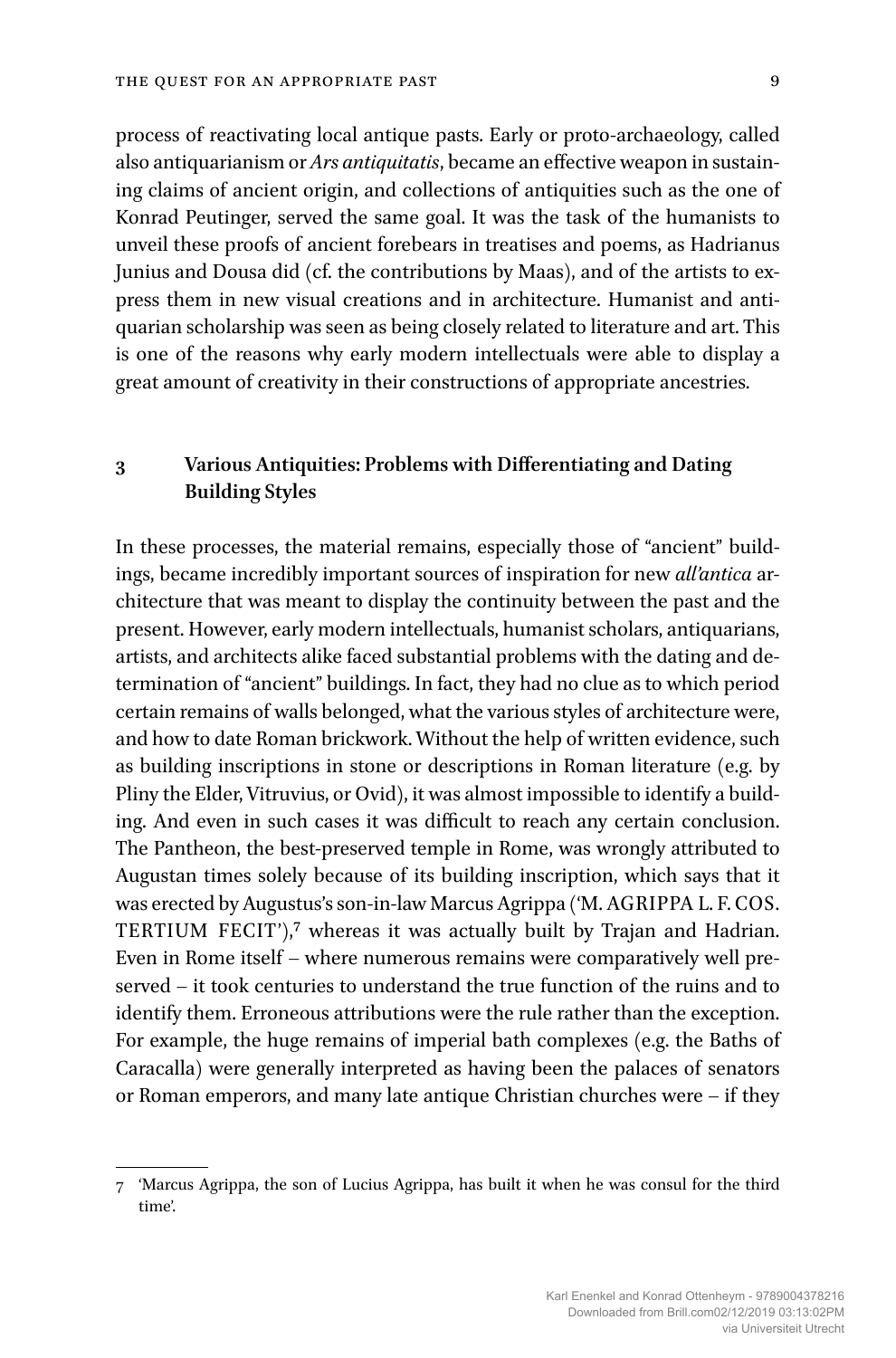

FIGURE 0.4 The Baptistery of Florence, depicted as an antique Temple of Mars during the destruction of the city by Totila, King of the Ostrogoths, in Giovanni Villani's *Chronica* (mid-14th century). Biblioteca Apostolica Vaticana, Cod. Chigiano LVIII 296, fol. 36r Image © public domain

were central buildings – usually regarded as having been pagan temples. Given this situation one can easily understand that early modern intellectuals were deriving their ideas from a wide spectrum of possible interpretations in their effort to understand the antique remains, and that this spectrum brought forth a considerable amount of creativity aimed at underpinning antiquarian claims (cf. e.g. the contributions by Hoppe and Ottenheym).

An additional difficulty, but also an opportunity, for creative interpretations was the fact that the Roman antiquities in some provinces (e.g. the Rhine provinces) were quite different from those in Italy – for example, the Porta Nigra in Trier. The Porta Nigra was actually a Roman port building dating from about 180 AD; in the sixteenth and seventeenth centuries, however, intellectuals were convinced that because of its archaic stone cubes it dated from Babylonian times, i.e. the second millennium BC (cf. Günther [on Trier]).

The 'gothic style' (*maniera gotica*) was called 'modern' because it referred to buildings that were made in the recent past (thirteenth to fifteenth centuries). But anything before ca. 1200, what we would now call Romanesque, Ottonian,